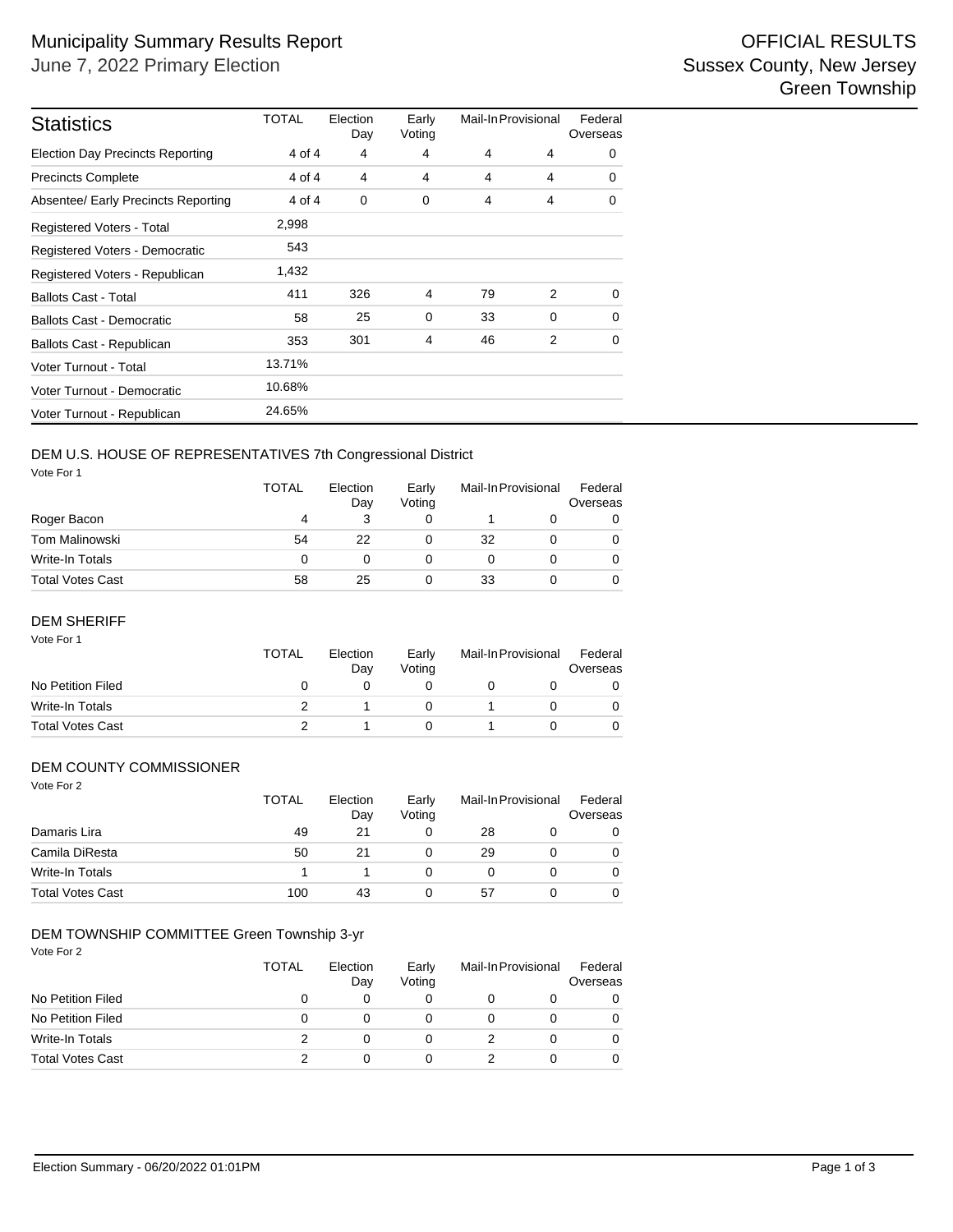## DEM TOWNSHIP COMMITTEE Green Township 2-yr

| Vote For 1 |
|------------|
|------------|

|                   | <b>TOTAL</b> | Election<br>Dav | Early<br>Votina | Mail-In Provisional |  | Federal<br>Overseas |  |
|-------------------|--------------|-----------------|-----------------|---------------------|--|---------------------|--|
| No Petition Filed |              |                 |                 |                     |  |                     |  |
| Write-In Totals   |              |                 |                 |                     |  |                     |  |
| Total Votes Cast  |              |                 |                 |                     |  |                     |  |

#### Vote For 1 REP U.S. HOUSE OF REPRESENTATIVES 7th Congressional District

|                         | TOTAL | Election<br>Day | Early<br>Voting | Mail-In Provisional |                | Federal<br>Overseas |
|-------------------------|-------|-----------------|-----------------|---------------------|----------------|---------------------|
| Philip Rizzo            | 134   | 116             | 2               | 16                  | 0              | 0                   |
| John Henry Isemann      | 12    | 9               | 0               |                     | 2              | $\Omega$            |
| Kevin B. Dorlon         | 8     | 8               | 0               | 0                   | 0              | 0                   |
| Erik Peterson           | 43    | 37              | 0               | 6                   | 0              | 0                   |
| John Flora              | 38    | 33              | 0               | 5                   | $\mathbf 0$    | 0                   |
| Thomas H. Kean Jr.      | 107   | 89              | 2               | 16                  | 0              | $\Omega$            |
| Sterling I. Schwab      | 5     | 4               | 0               |                     | 0              | 0                   |
| Write-In Totals         | 0     | 0               | 0               | $\Omega$            | $\Omega$       | 0                   |
| <b>Total Votes Cast</b> | 347   | 296             | 4               | 45                  | $\mathfrak{p}$ | 0                   |

# REP SHERIFF

|                         | TOTAL | Election<br>Dav | Early<br>Votina | Mail-In Provisional |  | Federal<br>Overseas |  |
|-------------------------|-------|-----------------|-----------------|---------------------|--|---------------------|--|
| Michael F. Strada       | 326   | 276             |                 | 44                  |  |                     |  |
| Write-In Totals         | a     |                 |                 |                     |  |                     |  |
| <b>Total Votes Cast</b> | 335   | 285             |                 | 44                  |  |                     |  |

## REP COUNTY COMMISSIONER

| Vote For 2 |  |
|------------|--|
|            |  |

|                         | <b>TOTAL</b> | Election<br>Day | Early<br>Voting | Mail-In Provisional |   | Federal<br>Overseas |
|-------------------------|--------------|-----------------|-----------------|---------------------|---|---------------------|
| William J. Hayden       | 296          | 250             |                 | 41                  |   | 0                   |
| Jill M. Space           | 298          | 251             | 4               | 41                  |   | 0                   |
| Write-In Totals         | 13           | 10              |                 |                     |   | 0                   |
| <b>Total Votes Cast</b> | 607          | 511             |                 | 85                  | 4 | $\Omega$            |

### REP TOWNSHIP COMMITTEE Green Township 3-yr

Vote For 2

|                         | TOTAL<br>234 | Election<br>Day<br>199 | Early<br>Voting<br>4 | Mail-In Provisional |   | Federal<br>Overseas |
|-------------------------|--------------|------------------------|----------------------|---------------------|---|---------------------|
| Bader G. Qarmout        |              |                        |                      | 31                  | 0 |                     |
| Michael P. Rose         | 263          | 222                    | 2                    | 37                  | 2 |                     |
| Fausto Moyano           | 108          | 92                     | 2                    | 14                  | 0 |                     |
| <b>Write-In Totals</b>  | 8            | 5                      | 0                    | 3                   | 0 |                     |
| <b>Total Votes Cast</b> | 613          | 518                    | 8                    | 85                  | っ |                     |